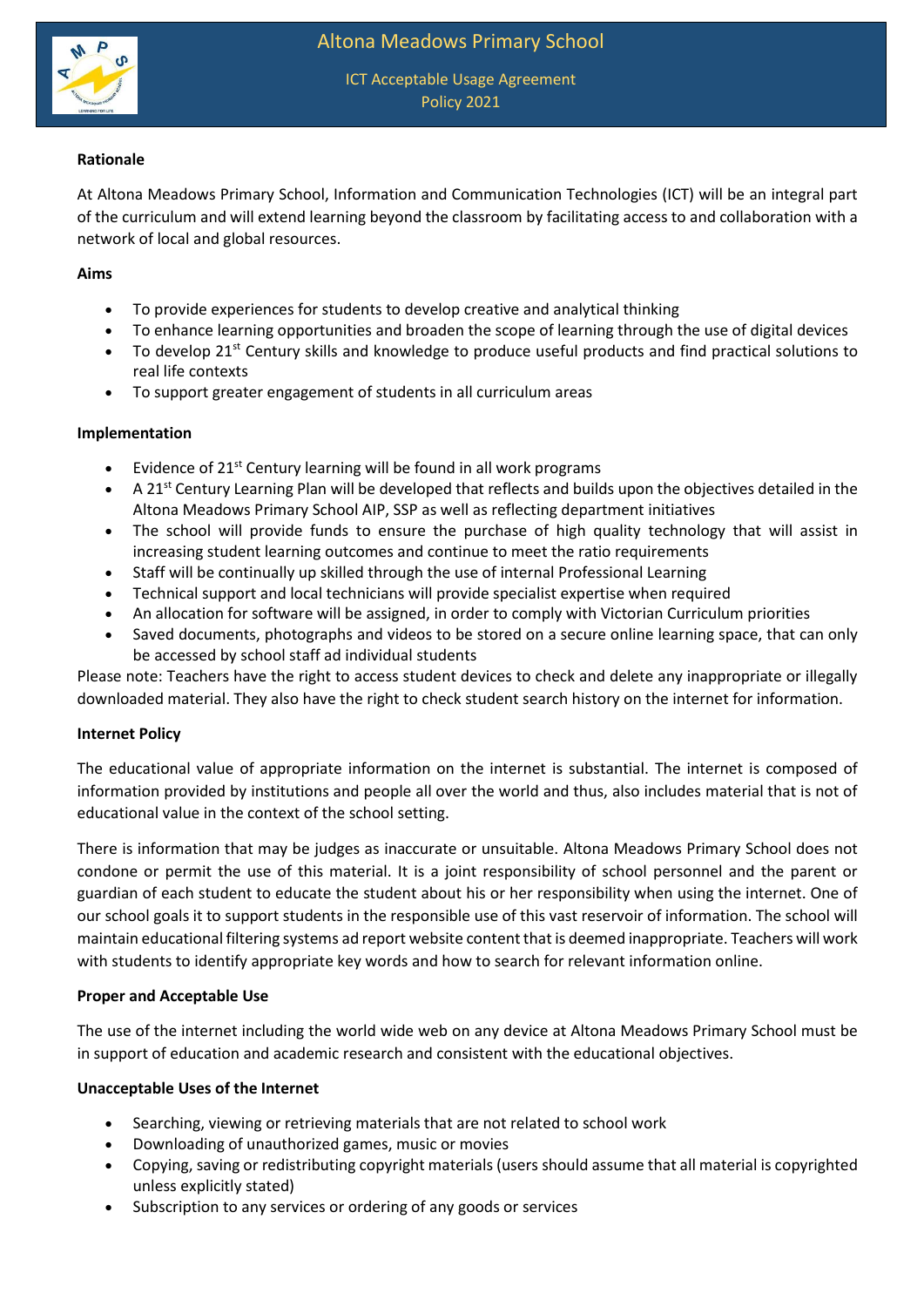- Sharing of students passwords, home phone numbers or address or any private information
- Playing games or using other interactive sites unless specifically determined educational
- Any activity that violates a school rule or local/state or federal law
- Using technologies to share any materials that are deemed offensive
- Participating in behaviour that may be deemed as harassment or bullying
- Accessing and or editing another students folder or documentation on the secure online learning space

If a student has any questions about whether a specific activity is permitted, he or she should ask a teacher or administrator. If a student accidentally access inappropriate materials he or she should close the browser immediately and inform the classroom teacher. Classroom teachers will report this to the school leadership team.

Misuse or violation of the terms of this agreement will result in suspension of a student's access of the internet, Any action taken by a student that is a violation of a school rule will receive a consequence in accordance with the Altona Meadows School Discipline Policy.

**Please note:** All students and parents will need to sign the Acceptable Use Agreement.

## **Copyright Policy**

## **Department Copyright of Software Policy**

Ensuring the prevention of software theft is both a managerial and individual employee responsibility. Both corporate and individual users of software are subject to the provisions of the Copyright Act 1968 which allows the imposition of corporate penalties and penalties against individual users resulting in fines and or imprisonment. Illegally copied software may also carry with it a high risk of computer virus infection. Subsequent eradication of virus infection mat not easily be achieved and may be too late to prevent destruction of sensitive of vita data.

## **The Departments Policy on Software Copyright**

- *1.* Unauthorised copying of software is illegal under the Copyright Act 1968 and is strictly forbidden
- *2.* Use of illegal copies of software is illegal under the Copyright Act 1968 and is also strictly forbidden
- *3.* Responsibility for ensuring compliance with 1 and 2 above rests with all users of PC software and specifically mangers of local work areas and Principals in the case of schools
- *4.* Only legitimately acquired software may be used and only in accordance with all applicable license conditions
- *5.* Disciplinary action may be taken by the Department against person or persons engaging in the unauthorised duplication and use of software. Persons found guilty of unauthorised copying of software may also be liable to penalties, under the Copyright Act 1968
- *6.* Only software that have been legally purchased is to operate on DET equipment
- *7.* Individual work units should establish and maintain a software register (to include software name, serial number of product, date of purchase, location of software) to enable verification of software compliance

### **School Copyright Policy**

- Unauthorised copies of games, movies and songs are forbidden
- Educational games are to be allowed at teachers discretion
- At teacher or leadership discretion any content deemed unsuitable for educational purposes will be deleted

### **Personal Devices in School**

Altona Meadows Primary School provides devices for students to access across the school. It is the policy of Altona Meadows Primary School that no personal device be bought to school unless it is to facilitate student learning and has been expressly permitted by authorised school staff.

### **Students at Altona Meadows primary School have a responsibility to ensure that they**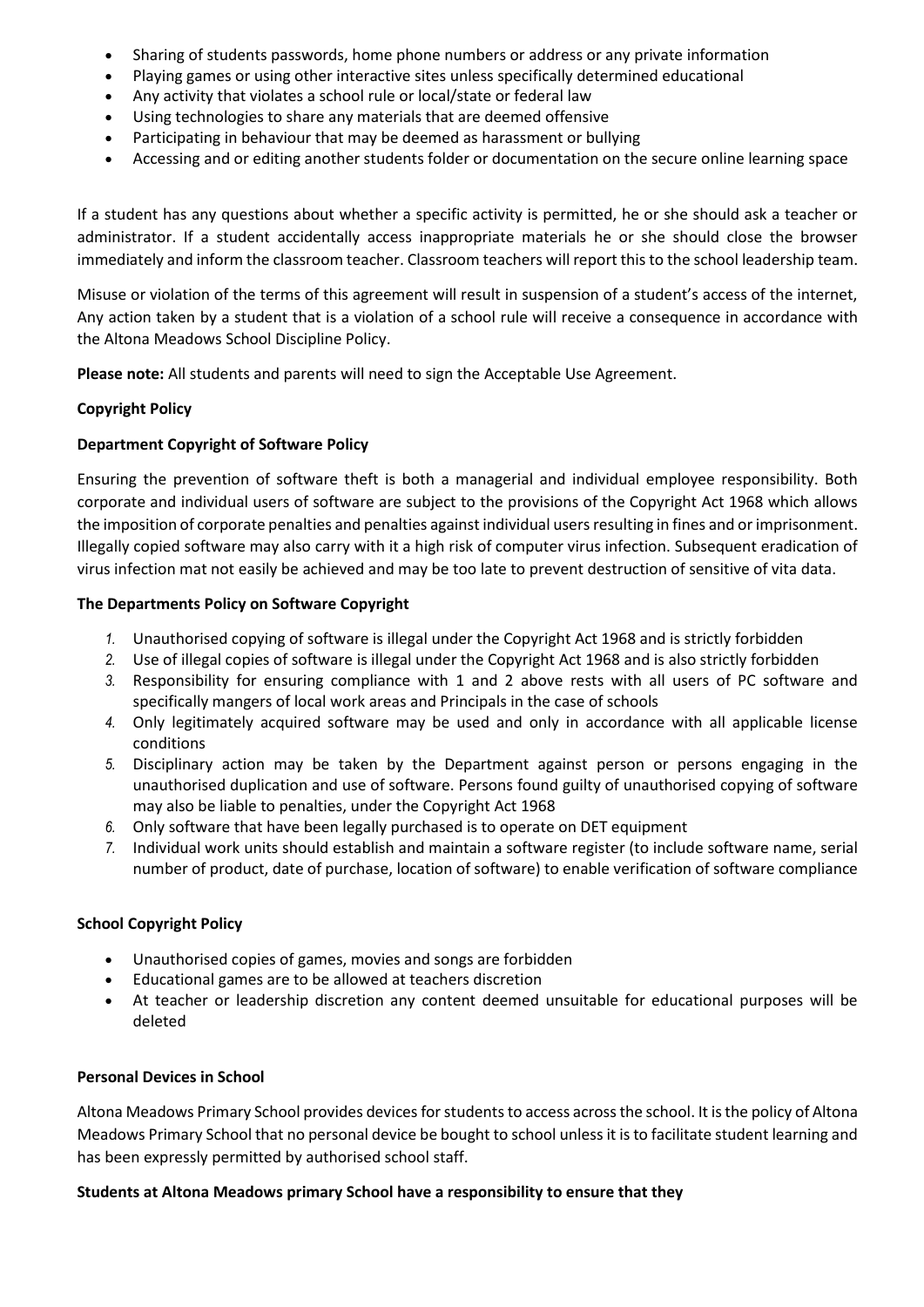- Hand in mobile phones to their Team Leader before school and collect them at the end of the day
- Do not participate in cyber bullying
- Do not use mobile phones, cameras or other digital devices to record audio and visual material that is not authorised as part of the school curriculum
- Do not breach the privacy of students, staff and members of the school community through unauthorised recording or filming
- Report incidents of cyber bullying to a member of staff
- Advise students being victimised by cyber bullying to talk to an adult
- Offer to speak to an adult on behalf of the students who is being victimised
- Do not share their passwords with anyone to protect their own and others privacy and personal information
- Are not uploading or passing on any content that may be harmful or hurtful to others
- Are not uploading content about or by others without consent

## **Usage Guidelines**

- Students must adhere to Altona Meadows Primary School's Acceptable Use Contract at all times
- Games are not to be accessed through the network or played on devices at school
- Deliberate attempts to avoid the school's restrictions of access to sites deemed inappropriate are forbidden and will be dealt with under the Internet usage Policy
- The set up and configuration of the device is not to be changed
- If damage to the device is suspected, then the classroom teacher needs to be alerted and our technician will inspect the device and determine whether it is a simple technician issue or that it will require repair with the supplier
- At school, devices must be secured in storage lockers in the classroom, whenever they are not in the student's direct possession or being used such as recess and lunchtimes
- Network administrators may review files and communications to maintain system integrity and ensure that users are using the device responsibly. Users should not expect that any and all files and information on the device is private, including that contained on a memory stick or other storage device connected to the device
- The school reserves the right to access the device at any time
- Students may not add or remove any identifying labels on the device as this will void any warranty
- Without the signed return of the Acceptable Use Agreement, children will be restricted rom using technology at school to enhance their learning
- Devices must not be removed from any protective covers

Any faults must be reported immediate to the classroom teacher

# **Social Media**

Altona Meadows Primary School prohibits the use of Facebook, Instagram, Snapchat, messaging services or other similar social media services unless it has been expressly allowed by the Principal

# **Digital Device Policy**

Altona Meadows Primary School uses devices as a teaching and learning tool. We see the internet as a valuable resource but acknowledge it must be used responsibly. Each parent and student involved in the Digital Technologies Program at Altona Meadows Primary School has been asked to agree to use the internet responsibly. Parents should be aware thar the nature of the internet means that full protection from inappropriate content can never be guaranteed. The Digital Technologies Program provides students with unprecedented opportunities to obtain information, engage in discussion and liase with individuals or organisations and groups worldwide so as to increase skills, knowledge and abilities. It is our vision that the Digital Technologies Program will be used in learning to deepen understanding of concepts, raise engagement levels and support personalised learning.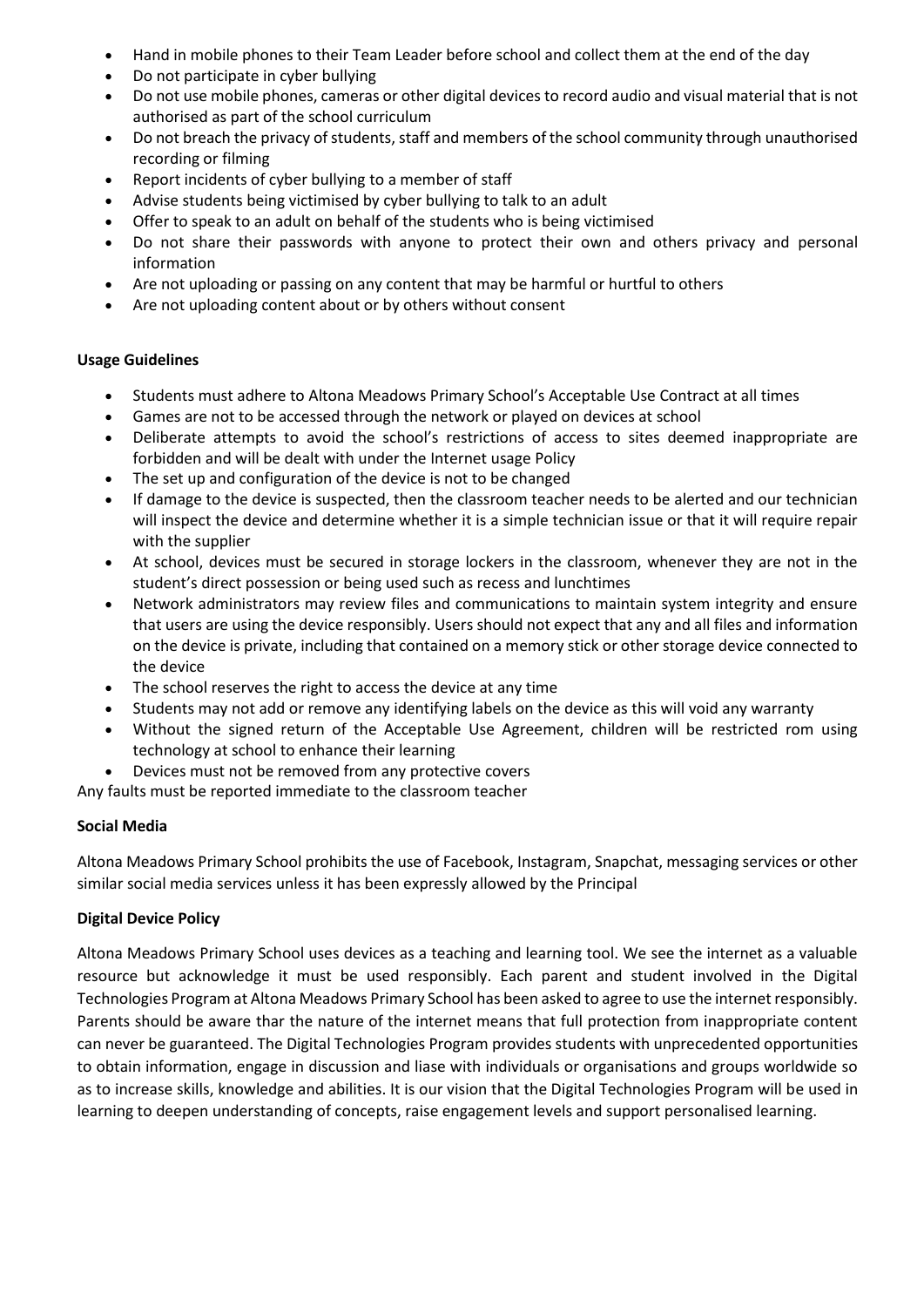

ICT Acceptable Usage Agreement Student Agreement

Altona Meadows Primary School uses digital technologies as teaching and learning tools. We see the internet and digital technologies as valuable resources by acknowledge that they must be used responsibly. Each student must use these technologies responsibly at school. Although we rigorously monitor student usage, parents should be aware that full protection from inappropriate content can not always be assured. The internet provides students with many opportunities to obtain information, engage in discussion and communicate with individuals, organisations and groups worldwide so as to increase skills, knowledge and abilities.

## **When I use the digital technology, I agree to:**

- Be safe, responsible and ethical user whenever and wherever I use it
- Support other by being respectful in how I communicate with them and never write or participate in online bullying (this includes forwarding messages and supporting others in harmful, inappropriate or hurtful behaviour)
- Talk to a teacher if I feel uncomfortable or unsafe online or see other participating in unsafe, inappropriate or hurtful online behaviour
- Seek to understand the terms and conditions of websites and online communities and be aware that content I upload or post is my digital footprint
- Protect my privacy rights and those of other students by not giving out personal details including full names, telephone numbers, addresses, passwords and images
- Use the internet for educational purposes and use the equipment properly
- Use social networking sites and the internet for educational purposed only as directed by teachers
- Not copyright or plagiarise when using content on websites (ask permission to use images, text, audio and video and cite reference when necessary
- Not interfere with network security, the data of another user or attempt to log into the network with a user name or password of another student
- Not reveal my password to anyone except system administrator or the teacher
- Not bring or download unauthorised programs, including games on school devices
- Only take photos and record sound or video when it is part of an approved lesson
- Seek permission from individuals involved before taking photos, recording sound or videoing them (including teachers)
- Seek parent (written) permission before publishing or sending photos, recorded sound or video to anyone else or to any online space
- Be respectful in the photos I take or video I capture and never use these as a tool for bullying.

This Acceptable Use Agreement also applies during school excursions, camps and extra curricular activities. I acknowledge and agree to follow these rules. I understand that my access to the internet and mobile technology at school will be renegotiated if I do not act responsibly.

**Note: Without the return of the Acceptable Use Agreement, your child will be restricted from using technology at school to enhance their learning.**